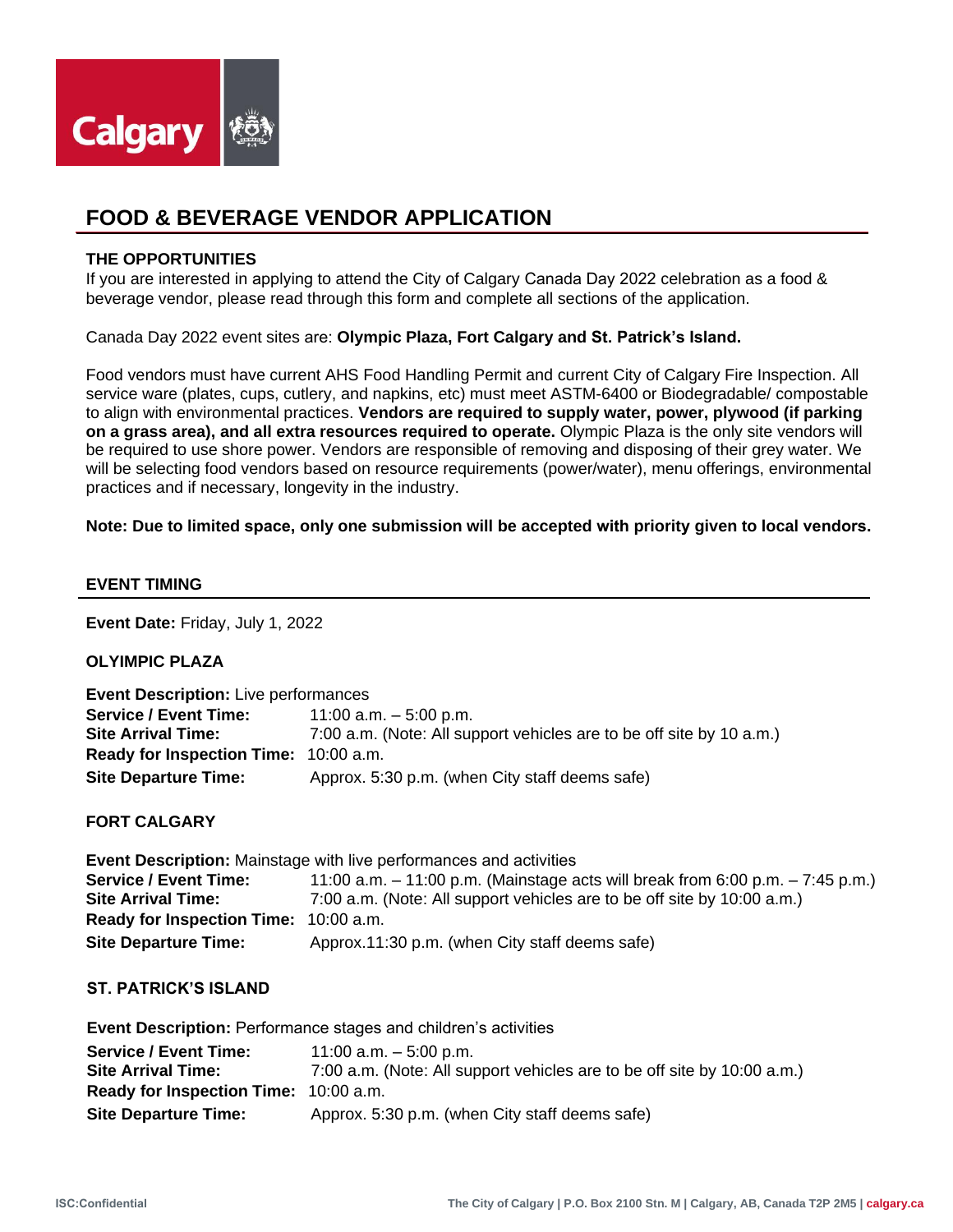

# **EXPECTATIONS FOR FOOD & BEVERAGE VENDORS**

# **Please read the following vendor requirements carefully prior to completing and submitting the attached application:**

- Vendors must provide proof of insurance for \$2 million listing The City of Calgary as an additional insured and have a 30-day cancellation policy.
- All service ware (plates, cups, cutlery and napkins) must meet ASTM-6400 or Biodegradable/ compostable. Non-compliance will result in the loss of the \$100 damage deposit.
- Vendors are responsible for providing all supplies related to their onsite operations including but not limited to: canopy/tent, extension cords, hand washing station, tables, flooring, lighting, appliances, etc.
	- o **No water will be available at any site.**
	- o **Power will only be available at Olympic Plaza site.**
- Vendors must be self sufficient in transporting all items required to operate. There will be no golf cart or vehicle shuttling permitted during the event to ensure pedestrian safety.
- Vendors must commit to conduct arrival, service start/end and departure at the aforementioned times.
- Vendors must comply with [The City of Calgary Festival and Event Food Vendor Operating](https://www.calgary.ca/csps/recreation/festival-planning/food-and-vendor-requirements.html) Requirements.
- Vendors do not require a City of Calgary Business License to operate at Canada Day.

# **APPLICATION REQUIREMENTS & DEADLINE**

Those interested in applying must complete the below Canada Day 2022 Vendor Application Form.

Applications are due **by 4:30 p.m. on Monday, May 9, 2022.** Confirmation of receipt will be provided by email. Notification of a[pplication status will be made by](https://www.calgary.ca/csps/recreation/festival-planning/archive-festival-and-event-planning/festival-and-event-food-vendor-operating-requirement.html) **Friday, May 20, 2022.** 

## Only successful applicants will be contacted.

Successful applicants will be required to submit their Alberta Health Service (AHS) Vendor Notification form and Certificate of Insurance by **Friday, June 3, 2022**.

**Due to limited food truck stalls, only one submission will be accepted and priority will be given to local food trucks.** 

**Submissions can be sent via: Email**[: brittany.bechtold@calgary.ca](mailto:brittany.bechtold@calgary.ca) or **Delivery/Courier:** 

**Historic Holy Angels School Civic Building 2105 Cliff Street SW Calgary, AB \*Fax or mail submissions will not be accepted.**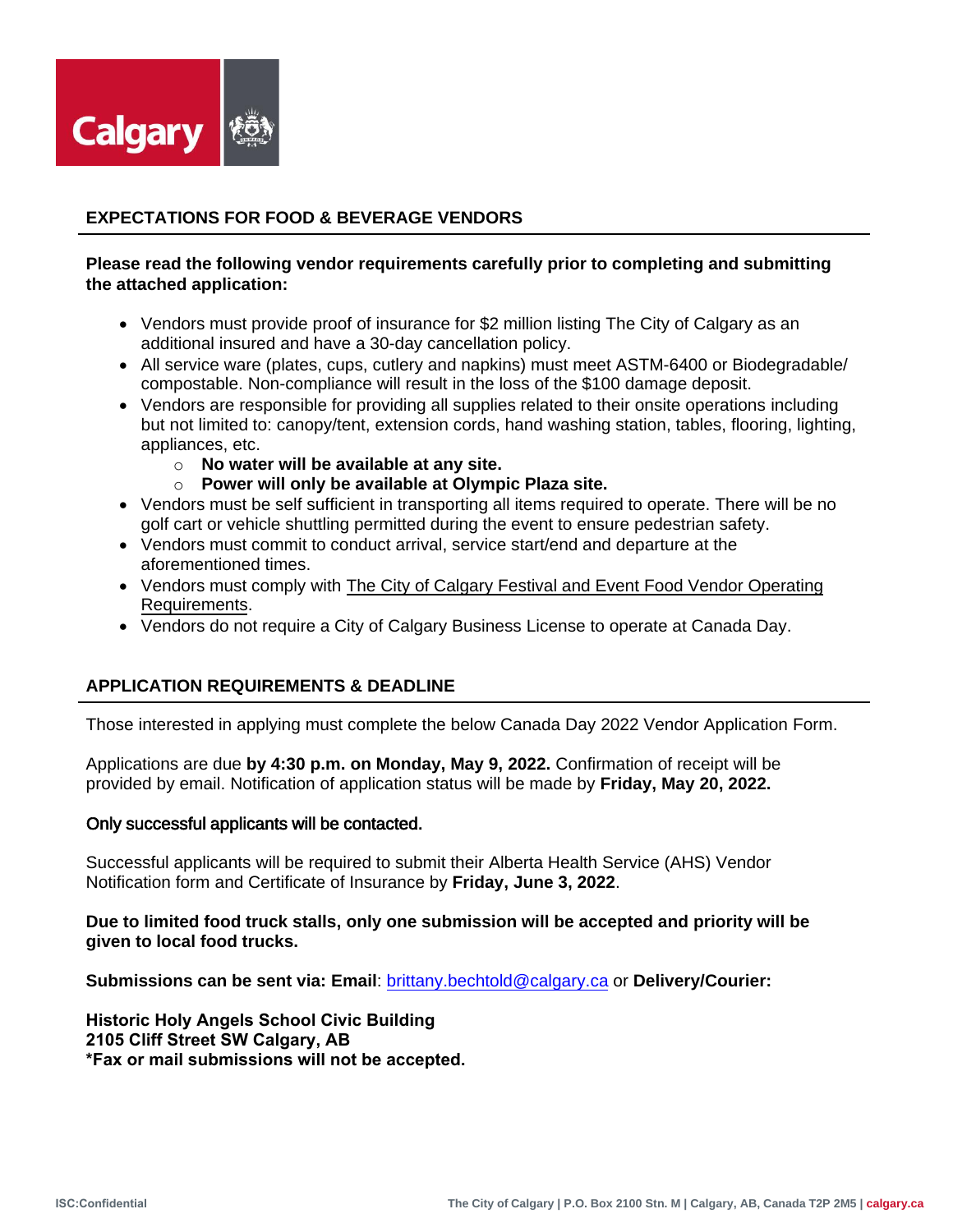

# **FOOD & BEVERAGE VENDOR APPLICATION**

| <b>Company/Organization Name:</b> |                        |
|-----------------------------------|------------------------|
| <b>Contact Person:</b>            |                        |
| Phone:                            | Cell:                  |
| <b>Mailing Address:</b>           | <b>E-Mail Address:</b> |

#### **For Olympic Plaza Only**

**In the below box, please indicate the plug type(s)\* you require for your unit/operation including total amps and voltage. Maximum power available for each vendor is 30 amps/208 volts.**  \*Please attach a picture of the plug type and send with your completed application.

Please **note:** No water will be provided at any of the sites. Generators required at Fort Calgary and St. Patrick's Island**.**

**Please briefly describe type of structure, cart, trailer or truck:** 

|  |  |  | Please provide the dimensions of the structure, cart, trailer or truck: |  |  |  |  |  |  |  |
|--|--|--|-------------------------------------------------------------------------|--|--|--|--|--|--|--|
|--|--|--|-------------------------------------------------------------------------|--|--|--|--|--|--|--|

## **If using a tent structure does it have a CAN-ULC S109 Certificate of Flame Resistance?**

❑ Yes

 $\Box$  No

**Do you require space behind your set-up for items such as sinks, freezers, BBQ's, storage etc.?** 

 $\Box$  Yes If yes, indicate on the attached booth layout.  $\Box$  No

**Do you require space in front of your set-up for items such as displays, tables or other?** 

 $\Box$  Yes If yes, indicate on the attached booth layout.

 $\Box$  No.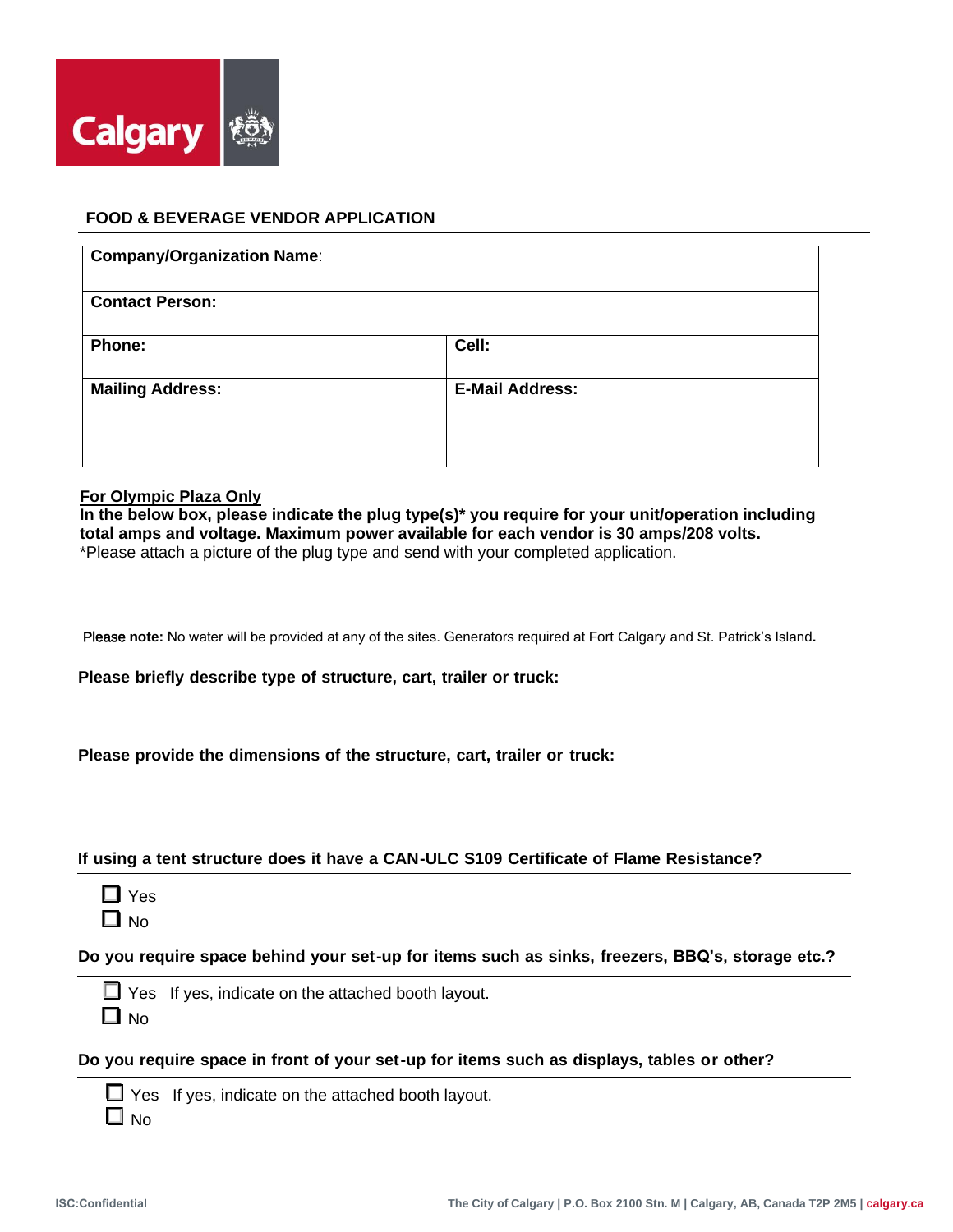

# **LAYOUT DRAWING**

Please see the below booth layout example.

## Food Vendor Booth Layout Example

Applicant Name / Address Booth Name (if different) Booth Area: (rounded to nearest foot) 32' x 32'= 1,024 sq ft.



**Please include an aerial view (plot) of your set-up and include dimensions. This drawing should include the structure, cart, trailer or truck itself, as well as items outside or separate from the structure as requested above. Please indicate the serving sides, location of fire extinguishers and exits. Attach this drawing to your email with the application package email.**